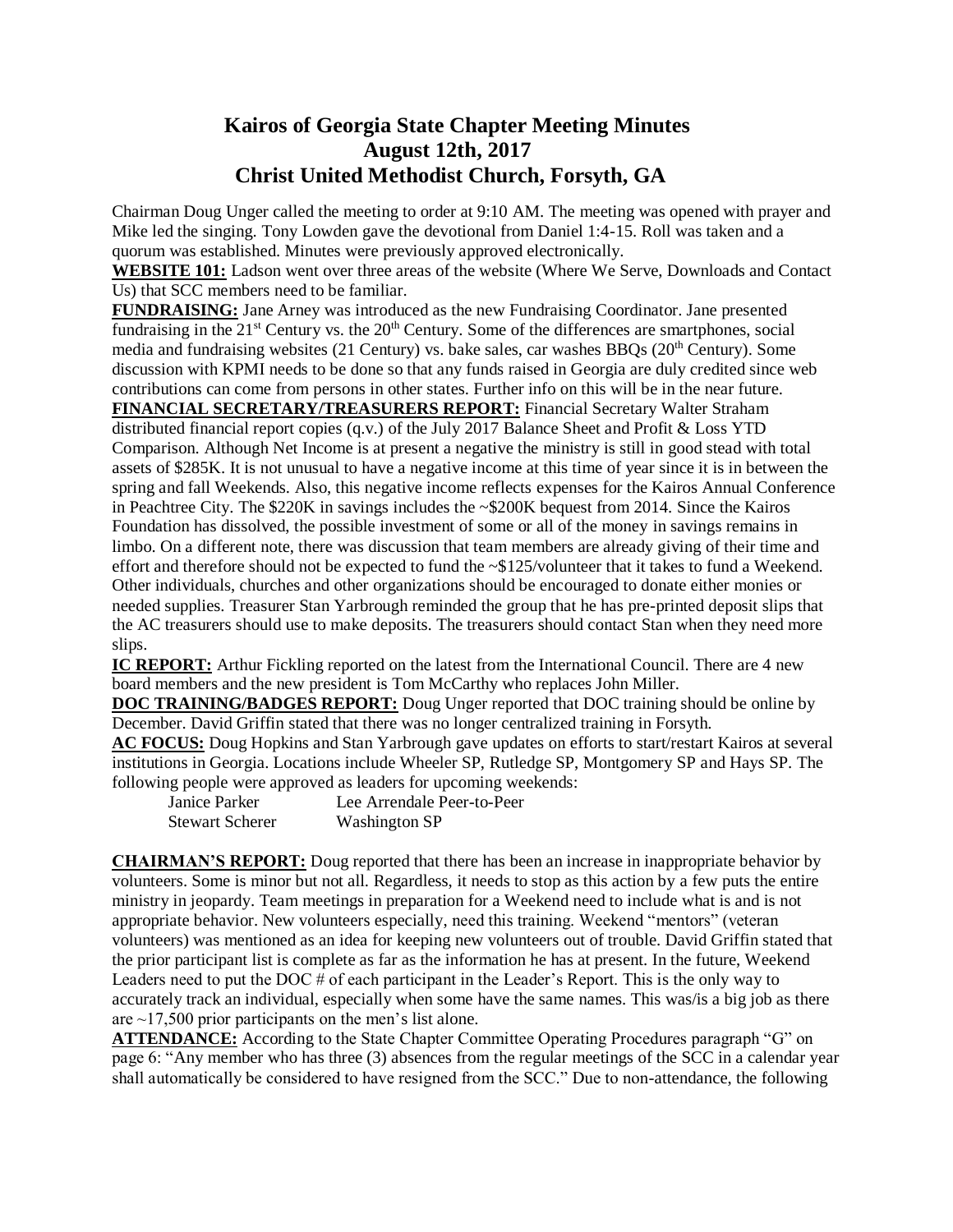members are considered to have resigned: Thomas Smith (Autry SP State Rep), Kenneth Jarrett (Calhoun SP State Rep), Michael Creighton (Phillips SP State Rep) and Mary Dell Fish (Pulaski SP State Rep.

There being no further business before the committee, benediction was delivered and the meeting adjourned at 1:00 PM. The next scheduled state chapter meeting is November 18<sup>th</sup>, 2017.

Respectfully submitted,

Ladson Golden, Secretary Kairos of Georgia

Please see the year-to-date attendance roster below.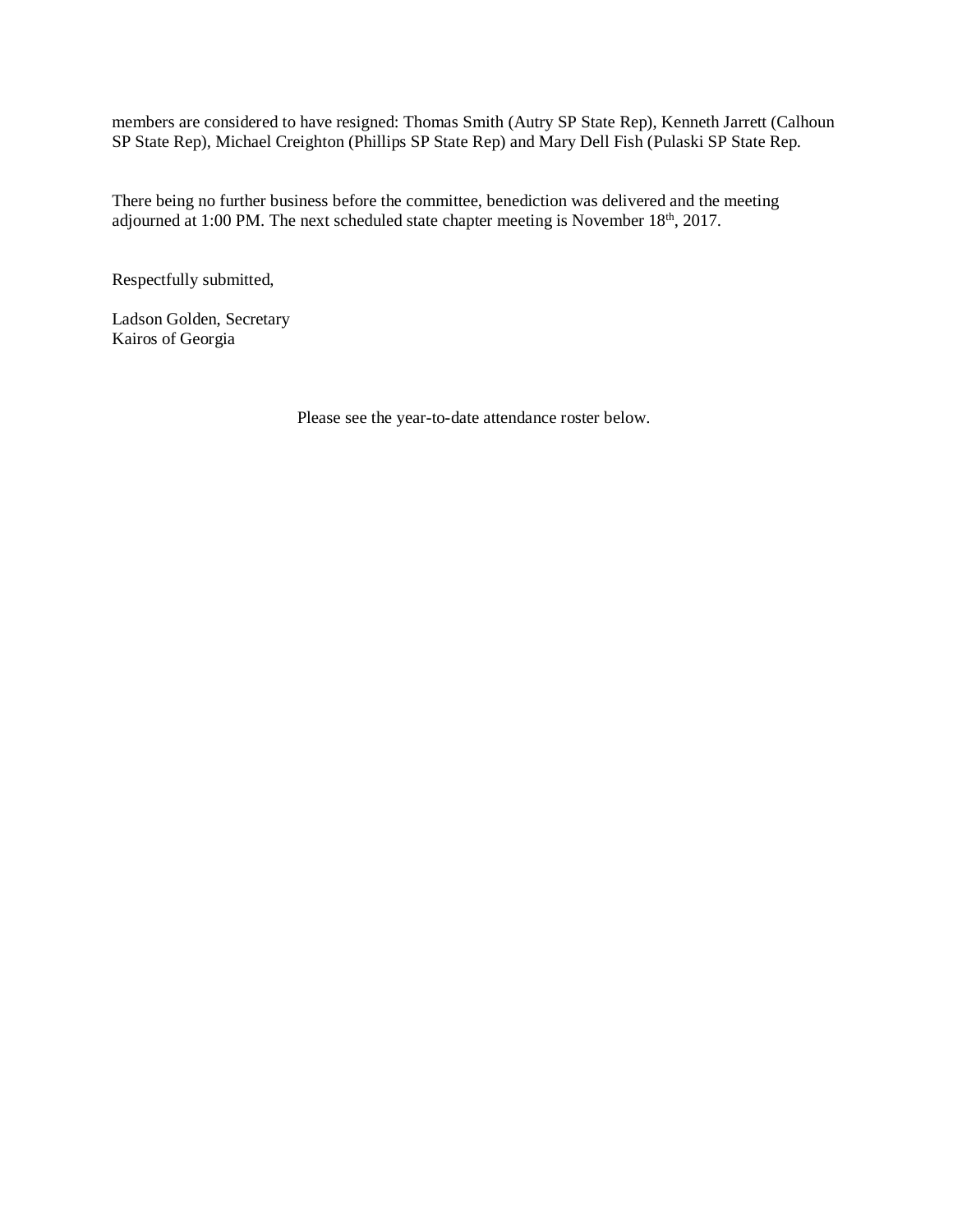## **GEORGIA STATE COMMITTEE**

## **ATTENDANCE ROSTER 8-12-2017**

## **Those in blue constitute the Executive Committee.**

| <b>Position</b>                                | <b>Name</b>            | <b>Notes</b> | $2 - 25 - 17$             | 4-29-17                   | $8-12-17$        | 11-18-17 |
|------------------------------------------------|------------------------|--------------|---------------------------|---------------------------|------------------|----------|
|                                                |                        |              | $P = Pres$                | $A = Ab$                  | $S = Sub$        |          |
| <b>Chairman</b>                                | <b>Doug Unger</b>      |              | P                         | P                         | P                |          |
| <b>Vice Chairman</b>                           | <b>Open</b>            |              |                           |                           |                  |          |
| <b>Int'l Council Rep #1</b>                    | <b>BeverlyUpperman</b> |              | P                         | $\mathbf{P}$              | $\mathbf{A}$     |          |
| <b>Int'l Council Rep #2</b>                    | <b>Arthur Fickling</b> |              | P                         | $\mathbf{A}$              | P                |          |
| <b>Secretary</b>                               | <b>Ladson Golden</b>   |              | $\mathbf{A}$              | $\mathbf{A}$              | $\mathbf{P}$     |          |
| <b>Financial Secretary</b>                     | <b>Walter Straham</b>  |              | $\mathbf{P}$              | P                         | $\mathbf{P}$     |          |
| <b>Treasurer</b>                               | <b>Stan Yarbrough</b>  |              | $\mathbf{P}$              | $\mathbf{P}$              | $\mathbf{P}$     |          |
| <b>Outreach/Volunteer Recruitment</b>          | Octavia Everrett       |              | S                         | $\overline{P}$            | $\overline{P}$   |          |
| <b>Fundraising</b>                             | Jane Arney             | See minutes  |                           |                           | $\mathbf{P}$     |          |
| <b>Agape</b>                                   | Greg McDonald          |              | A                         | $\mathbf{A}$              | $\overline{P}$   |          |
| <b>Programs</b>                                | Doug Hopkins           |              | $\mathbf{P}$              | $\mathbf{P}$              | $\mathbf{P}$     |          |
| <b>Website Development (non-voting)</b>        | Johnny Hand            |              | A                         | $\mathbf{P}$              | $\mathbf{A}$     |          |
| <b>Optional positions below are non-voting</b> |                        |              |                           |                           |                  |          |
| <b>Clergy Recruiting/Training(Optional)</b>    | Jim Smith              |              | $\mathbf{P}$              | $\mathbf{A}$              | $\mathbf{A}$     |          |
| <b>Advisory Council Coor. (Optional)</b>       |                        |              |                           |                           |                  |          |
| Adv. Member/AKT Coor. (Optional)               | Lillian Robinson       | F. Storey    | $\mathbf{P}$              | S                         | $\mathbf{P}$     |          |
| Past Chairman (Honorary one year)              |                        |              |                           |                           |                  |          |
| <b>Council Representatives</b>                 |                        |              |                           |                           |                  |          |
| <b>Arrendale</b>                               | Colleen Freemon        |              | $\mathbf{P}$              | $\mathbf{P}$              | $\mathbf{P}$     |          |
| <b>Arrendale Peer-to-Peer</b>                  | Karen Miller           |              | $\overline{P}$            | $\overline{P}$            | $\mathbf{P}$     |          |
| <b>ASMP</b>                                    | Gene LeFort            |              | $\mathbf{A}$              | $\mathbf{P}$              | $\mathbf{P}$     |          |
| Autry                                          | <b>Thomas Smith</b>    |              | A                         | $\mathbf{A}$              | $\overline{A}$   |          |
| <b>Baldwin</b>                                 | Doug Veal              |              | ${\bf S}$                 | S                         | $\, {\bf P}$     |          |
| <b>Burruss</b>                                 | Jim Miller             |              | $\mathbf{P}$              | S                         | S                |          |
| <b>Calhoun</b>                                 | <b>Kenneth Jarrett</b> |              | A                         | A                         | $\overline{A}$   |          |
| <b>Central</b>                                 | None                   |              | S                         |                           |                  |          |
| Coastal                                        | Tommy Lightfoot        |              | A                         | A                         | $\mathbf P$      |          |
| <b>Dooly</b>                                   | Michael Bertelson      |              | S                         | S                         | $\overline{P}$   |          |
| <b>Emanuel</b>                                 | <b>Betsy Newton</b>    |              | A                         | $\, {\bf P}$              | $\mathbf{A}$     |          |
| <b>GSP</b>                                     | Jimmy Dixon            |              | $\overline{P}$            | $\overline{S}$            | $\mathbf{P}$     |          |
| <b>Hancock</b>                                 | Perkins Williams       |              | $\overline{P}$            | $\overline{P}$            | $\, {\bf P}$     |          |
| <b>Kairos Outside North</b>                    | Lillian Robinson       |              | $\overline{P}$            | $\overline{S}$            | $\overline{P}$   |          |
| Kairos Outside NW Georgia                      | <b>Audrey Jones</b>    |              | $\, {\bf P}$              | $\, {\bf P}$              | $\, {\bf P}$     |          |
| Lee                                            | Mike Zoellick          |              | $\overline{P}$            | $\mathbf{P}$              | $\mathbf{P}$     |          |
| <b>Macon State Prison</b>                      | <b>Todd Avery</b>      |              | $\, {\bf P}$              | $\, {\bf P}$              | $\mathbf{P}$     |          |
| <b>Phillips</b>                                | Michael Creighton      |              | $\boldsymbol{\mathsf{A}}$ | $\boldsymbol{\mathsf{A}}$ | $\boldsymbol{A}$ |          |